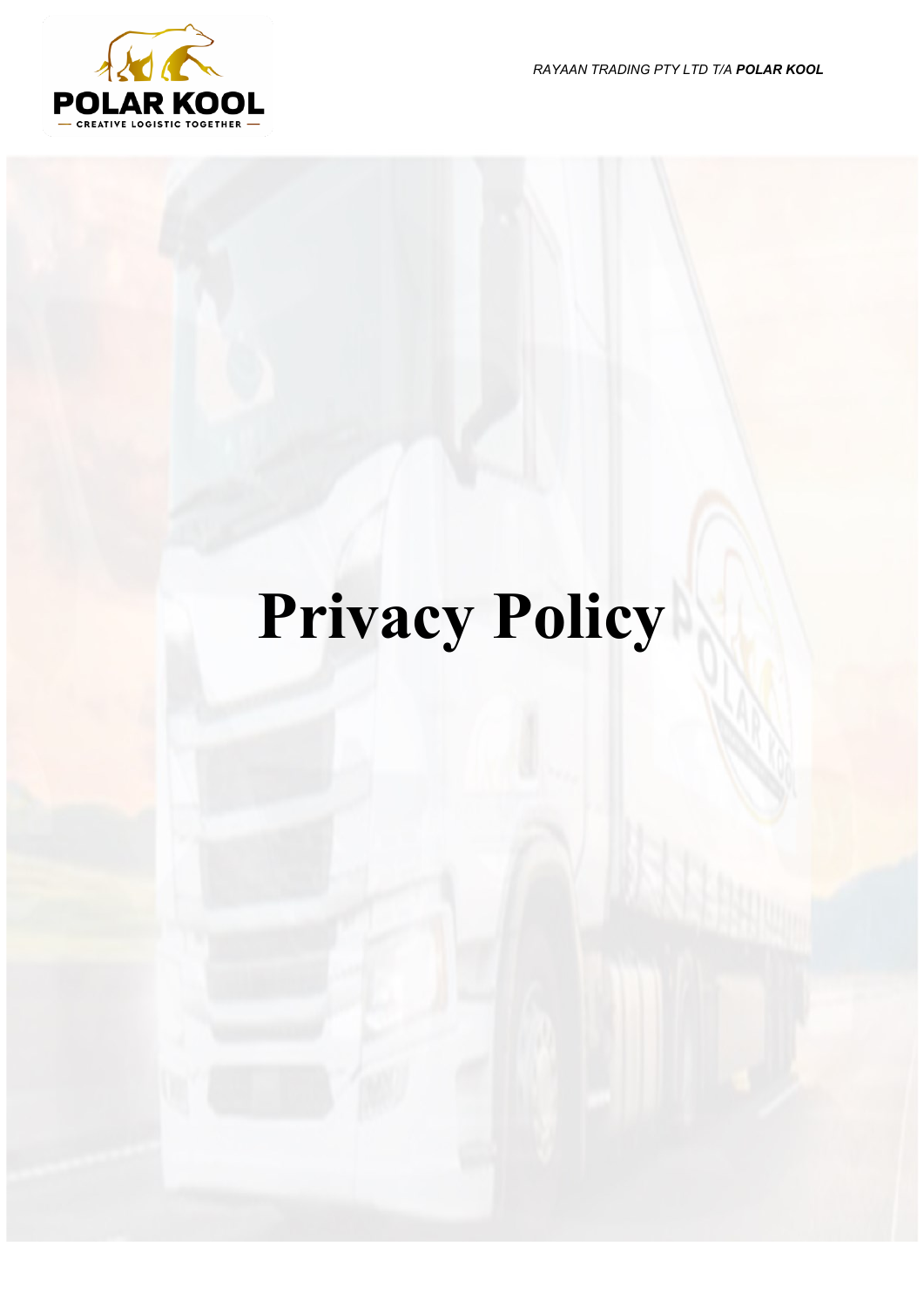*RAYAAN TRADING PTY LTD T/A POLAR KOOL*



## **TABLE OF CONTENTS**

| <b>Company Introductory Statement</b>               |                |
|-----------------------------------------------------|----------------|
| <b>Company History</b>                              |                |
| <b>Delivering Quality Service</b>                   |                |
| <b>Company Objectives</b>                           | 1              |
| <b>Privacy Policy</b>                               | $\overline{2}$ |
| Personal Information                                | $\overline{2}$ |
| <b>Additional Information</b>                       | 3              |
| Possible use and disclosure of personal information | 3              |
| Security of your personal information               | 4              |
| Opting out and updating personal information        | $\overline{4}$ |
| Third party links                                   | 4              |
| Review of this privacy policy                       | 4              |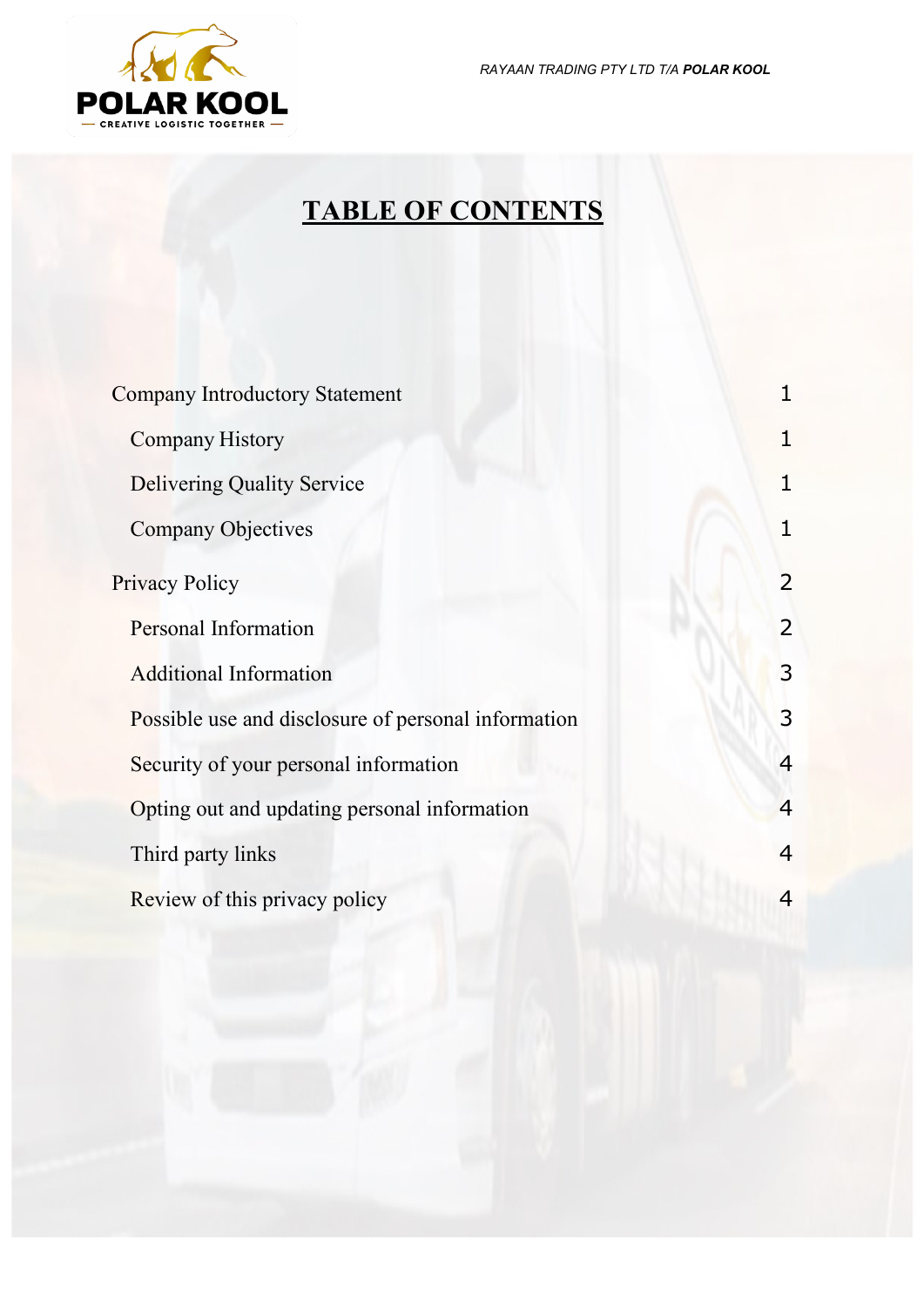

### <span id="page-2-0"></span>**Company Introductory Statement**

#### <span id="page-2-1"></span>**Company History**

Rayaan Trading Pty Ltd, trading as POLAR KOOL (PK) has been in business since 2018 and services numerous industries carrying frozen, chilled, dry goods across Local, Regional, and Interstate in NSW, QLD, and VIC.

PK resides in purpose-built facilities that have opened new markets for us in the area of pallet transport services and warehouse distribution.

#### <span id="page-2-2"></span>**Delivering Quality Service**

Polar Kool is the complete supply chain solutions provider with our business divisions specialling in temperature-controlled storage, staffing solutions, and Pick-packing.

Our enthusiastic professional team place great emphasises on customer service, along with providing a speedy and efficient solution to meet the demand of your customers and you.

PK operates a 24 hour / 7 days a week service, with vehicles available at short notice, including holidays.

#### <span id="page-2-3"></span>**Company Objectives**

- Build long term sustained relationships with our clients and assist them ingrowing their business.
- Concentrate on the service sector, providing added value through technology, superior service and tight operating controls.
- Build on existing strengths, seeking new opportunities based on proven and developed management skills.
- provide our employees with an interesting, satisfying and safe work environment providing personal growth opportunities and be a reasonable corporate citizen in our community.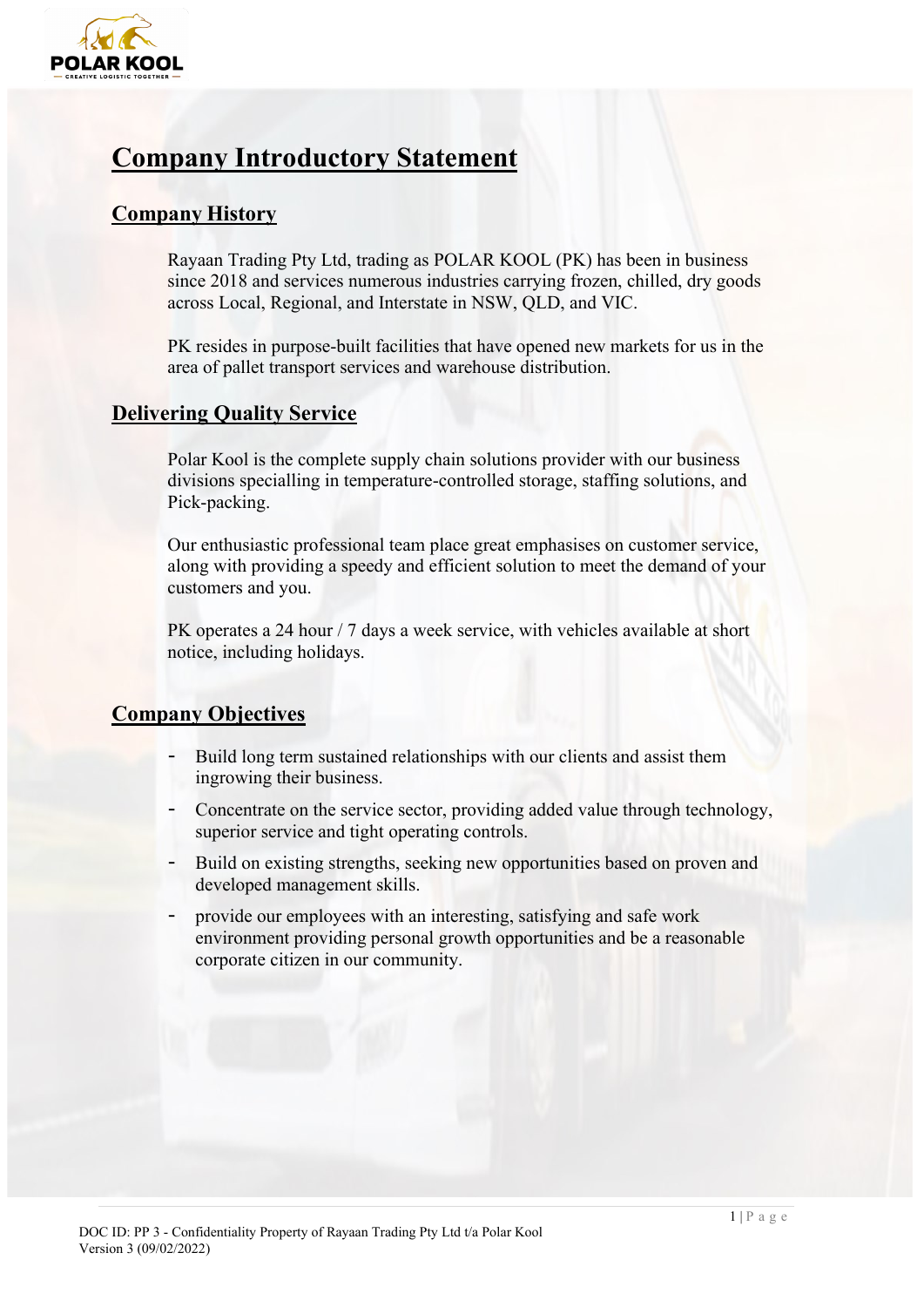

## <span id="page-3-0"></span>**Privacy Policy**

Polar Kool understands that your privacy is important to you. This Privacy Policy describes the information we collect about you and how that information may be used.

In this Privacy Policy, and as required by the Australian Privacy Principles ("APPs"), we will explain the following:

- The kind of personal information that we collect and hold, and how we will do this.
- The purposes for which we may collect, hold, use and disclose personal information.
- How you may access your personal information and seek correction if necessary.
- How you may complain about a breach of the APPs and how we will deal with such a complaint.
- If we are likely to disclose personal information to overseas recipients and if so, the countries in which they are likely to be located.

#### <span id="page-3-1"></span>**Personal Information**

You can communicate with us either verbally, in writing, or via online interactions without identifying yourself. You can visit any of our websites or interact via social media without providing Personal Information.

However, PK may ask for and collect Personal Information from you, if you choose to do any of the following things:

- Register with one of our websites.
- Request a quote from us.
- Establish a customer account facility with one or more of our businesses.
- Transact with us, either online or via traditional business interactions, including the purchasing or supplying of goods and/or services and associated activities.
- Lodge a complaint or a service query with us. While you are welcome to lodge a complaint anonymously or via a pseudonym, we may sometimes require sufficient information in order to respond appropriately.
- Participate in one of our competitions or promotions.

PK will only collect the minimum information necessarily required to fulfil our service commitments for you or to enhance our service to you.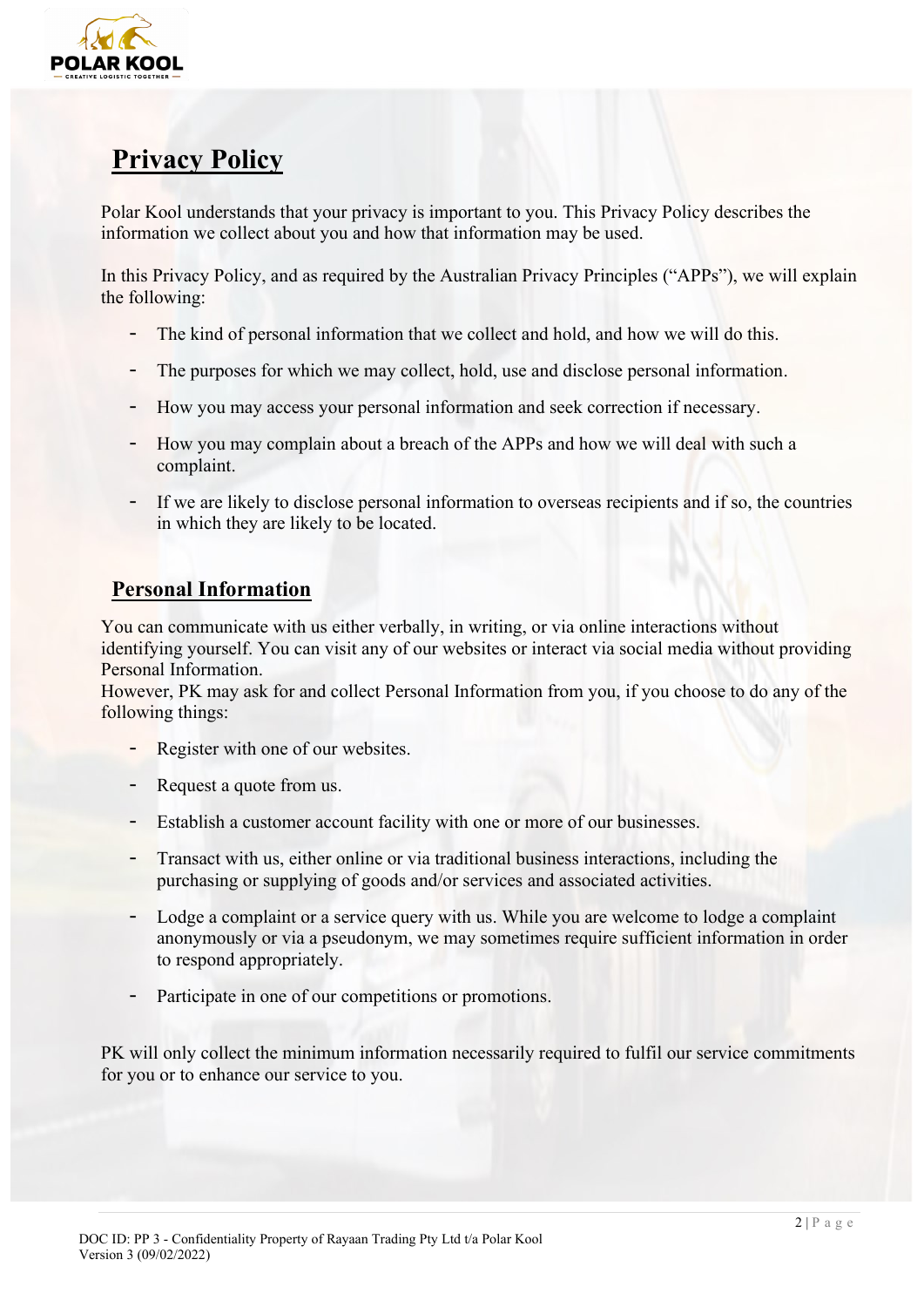

PK may obtain the following Personal Information:

- Your Name
- **Address**
- E-mail address
- Phone numbers
- Facsimile number
- Information required to facilitate payment of any goods or services either being procured from you by PK or being supplied by PK to you.
- Other information required in relation to the provision of any goods and/or services being requested/supplied by or to a PK business.

#### <span id="page-4-0"></span>**Additional Information**

PK may request (or collect where relevant) additional information for our marketing and research purposes, which may include (without limitation) :

- How you found out about one of our Sites
- Navigational data to monitor Site use and improve Site content
- Our product functionality preferences
- Details of PK products / services that you own or use ("Products")

General statistical information may also be gathered and used to enhance the services offered by PK. Such information is used in aggregate with all other customers and does not relate to individual customers. We will not collect "sensitive information", as defined by the APPs, unless you have given consent and such collection is reasonably necessary for our business activities.

If we receive any Personal Information from you that we did not request, then as soon as practical after we become aware, and if we may lawfully do so, we will destroy or de-identify that information, and will not keep any record of it.

You are free to ask us at any time to delete your Personal Information from our database, as explained in the "Opting-out" section below.

#### <span id="page-4-1"></span>**Possible use and disclosure of personal information**

If you choose to give us Personal Information, PK may use it to support our customer relationship with you. For example, we may post or email to you from time-to-time information about Product upgrades, special offers, competitions, promotions and other new Products and services that we offer.